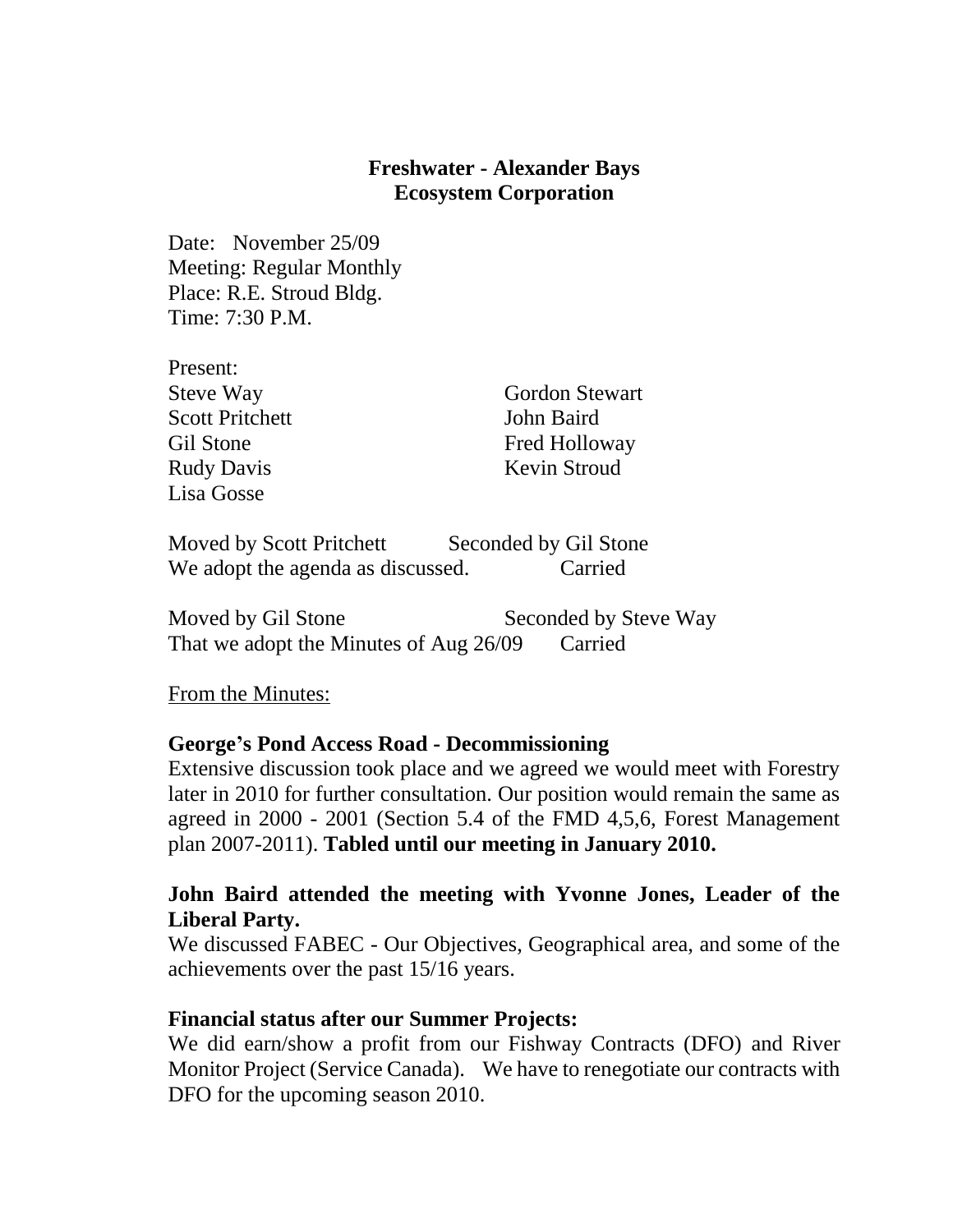Moved by Gil Stone Seconded by Gordon Stewart That we except the Financial report Re: Summer Projects. Carried

\*Further to our discussion Re: Decommissioning of Georges Pond Access Road

Before the start of the next meetings with Forestry - next 5 year plan, we would meet with the ministers responsible for Crown Lands and Forestry RE: Access to crown lands for cabins in the affected areas.

## **DFO Financial Assistance**

Members were advised of our contract with DFO

Steve Way to assist with a Logo Contest It was agreed we would contact the Grade 8 or 9 Arts teachers in Glovertown and Gambo with the purpose of a contest to create a logo for FABEC. Logo to consider - the Ecosystem, our Geographical area. Prizes will be a Cash prize (\$), T-shirt with logo.

FABEC to erect signs naming salmon pools on Maccles Brook, Middle Brook, and Gambo River.

Also large signs to be places near; 1. Terra Nova River (TCH) 2. The turn off to Maccles (TCH) 3. Access to Gambo Road (TCH) Signs to include a message on recycling, FABEC Message and logo. We will try to get funding from MMSB.

Draft a Pamphlet with Facts and Info on FABEC to be given to the public.

\*DFO Stewardship Intern at Clarenville, Sheena Smith to assist with Pamphlet, Admin and a Web site for FABEC.

## **Other plans for 2010**

- 1. Gil Stone to apply for a Green Team Project Habitat Restoration some of the tributaries on the Terra Nova River.
- 2. Fishway Contracts with DFO